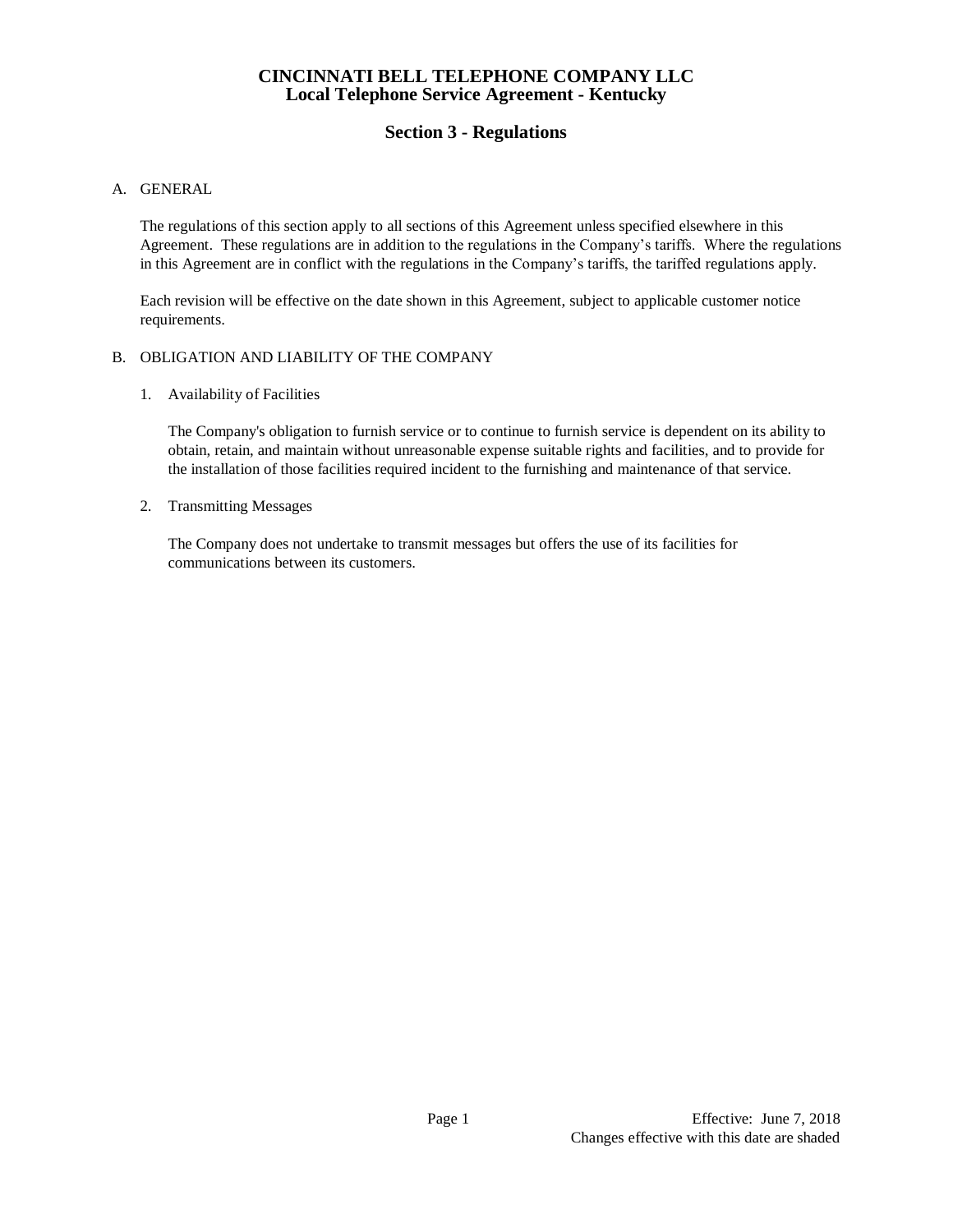# **Section 3 - Regulations**

## B. OBLIGATION AND LIABILITY OF THE COMPANY (Continued)

### 3. Service Irregularities and Interruptions

In view of the fact that the Customer has exclusive control of his communications over the facilities furnished him by the Company, and of the other uses for which facilities may be furnished him by the Company, and because of the unavoidability of errors incident to the services and to the use of such facilities of the Company, the services and facilities furnished by the Company are subject to the terms, conditions, and limitations herein specified.

In the event of an interruption to service which is not due to the negligence or willful act of the customer, there will be allowed a pro rata adjustment of the monthly charges involved, for the service and facilities rendered useless and inoperative by reason of the interruption, during the time said interruption continues in excess of twenty four hours from the time it is reported to the Company or detected by the Company. For the purpose of administering this regulation, every month is considered to have thirty days.

For the purpose of applying this provisions, the word "interruption" shall mean the inability to complete calls; incoming, outgoing, or both. "Interruption" does not include and no credit allowance shall be given for service difficulties such as slow dial tone, busy circuits, or other network and/or switching capacity shortages. Nor shall the credit allowance apply where service is interrupted by the negligence or willful act of the Customer or the failure of facilities provided by the Customer, or unlawful or improper use of the facilities or service.

No credit allowance will be made for interruptions due to electric power failure where the customer is responsible for providing electric power.

Credit allowance for interruptions of Measured Service or other usage based service will not affect any usage allowance to which the customer is entitled during a given billing period.

The liability of the Company for damages arising out of mistakes, omissions, interruptions, delays or errors, or defects in transmission occurring in the course of furnishing service or facilities and not caused by the negligence of the Customer, or of the Company in failing to maintain proper standards of maintenance and operation and to exercise reasonable supervision, will in no event exceed an amount equivalent to the proportionate charge to the Customer for the period of service during which such mistake, omission, interruption, delay or error, or defect in transmission occurs.

The Customer indemnifies and saves the Company harmless against claims for libel, slander, or infringement of copyright arising from the material transmitted over its facilities; against claims for infringement of patents arising from combining with, or using in connection with, facilities of the Company, apparatus and systems of the Customer; and against all other claims arising out of any act or omission of the Customer in connection with the facilities provided by the Company; and against any and all losses from damage to the Customer's facilities or equipment attached or connected to facilities furnished by the Company.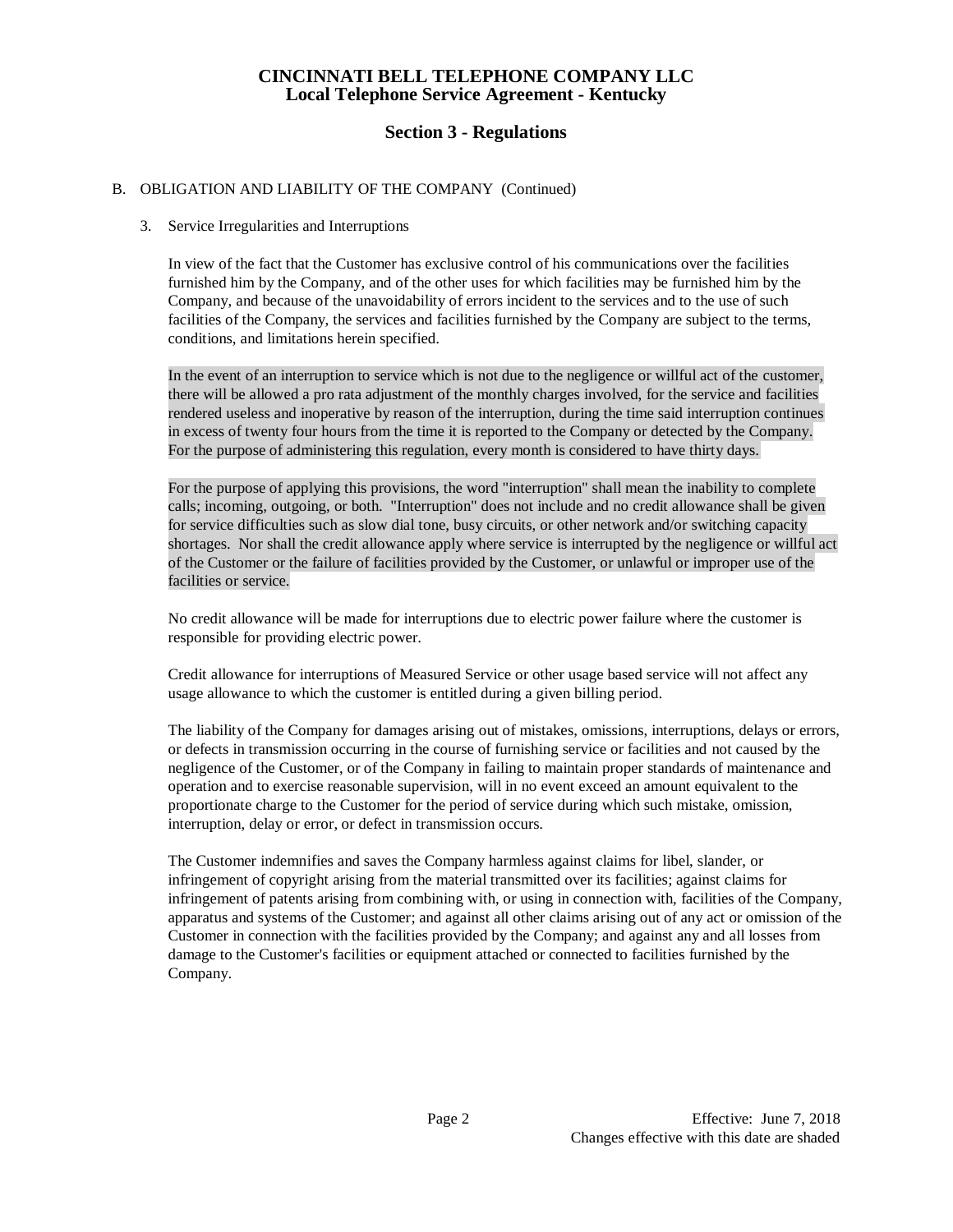# **Section 3 - Regulations**

### B. OBLIGATION AND LIABILITY OF THE COMPANY (Continued)

#### 4. Use of Connecting Company Lines

When the lines of other telephone companies are used in establishing connections to points not reached by the Company's lines, the Company is not liable for any act or omission of the other company or companies.

#### 5. Defacement of Premises

The Company is not liable for any defacement or damage to the Customer's premises resulting from the existence of the Company's equipment and associated wiring on such premises, or from the installation or removal thereof, when such defacement or damage is not the result of the negligence of the Company.

When the Customer is a tenant and requests an installation that could, in the opinion of the Company, result in damage to the property of the owner, the customer must obtain, prior to installation, a written release from the owner or his authorized agent absolving the Company of liability.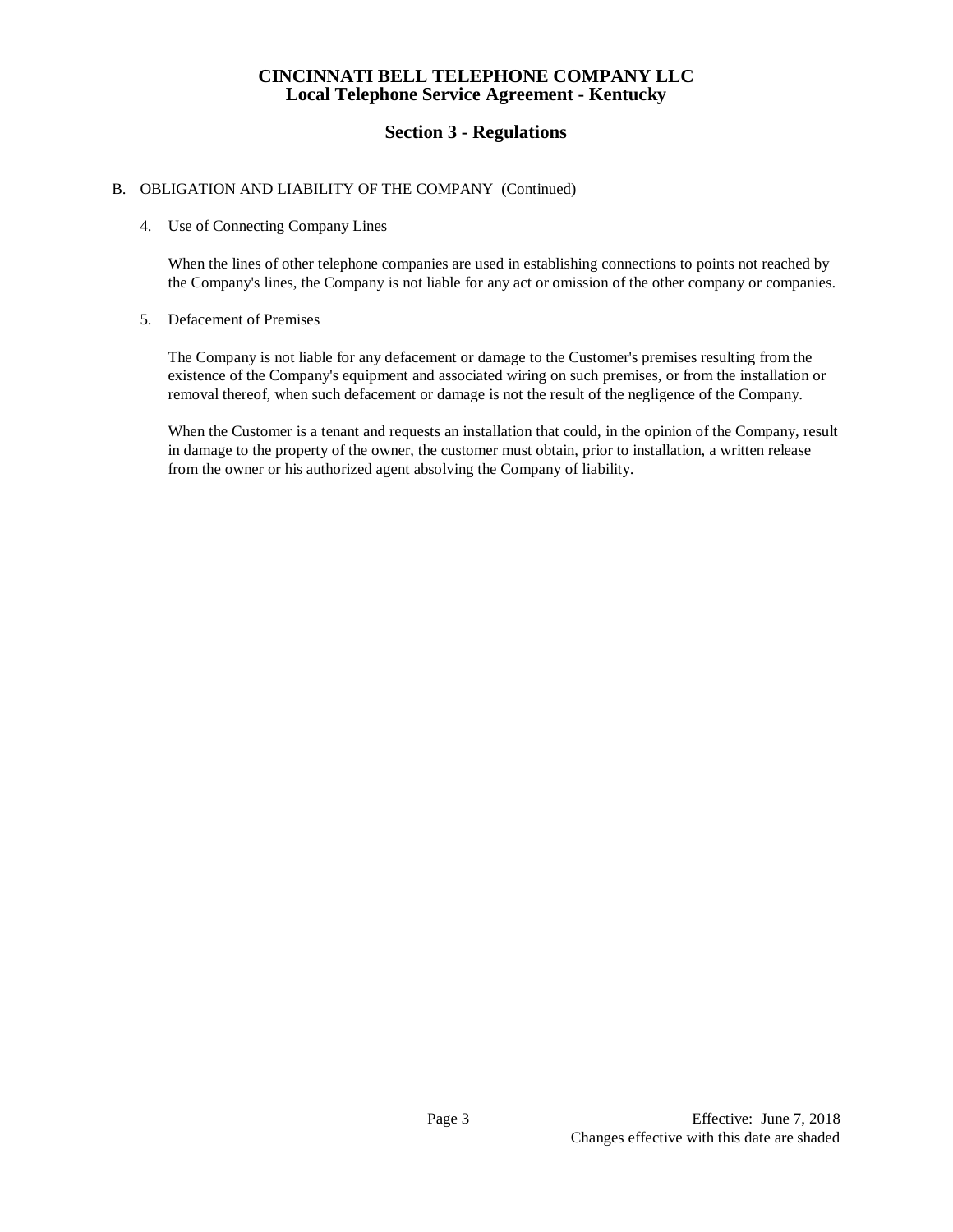# **Section 3 - Regulations**

### C. USE OF SERVICE AND FACILITIES

1. Ownership and Use of Service and Equipment

Equipment and lines furnished by the Company on the premises of a Customer are the property of the Company, whose agents and employees have the right to enter the premises at any reasonable hour for the purpose of installing, inspecting, maintaining, or repairing the equipment and lines, or upon termination of the service, for the purpose of removing such equipment or lines.

Equipment furnished by the Company must, upon termination of service for any cause whatsoever, be returned to it in good condition, except for reasonable wear and tear.

- b. Resale and Sharing of Service for Shared Tenant Services
	- (1) Use of customer Local Exchange Service (excluding Foreign Exchange Service) furnished by the Telephone Company may be resold subject to the following regulations.
		- (a) Resale of Local Exchange Service is permitted on non-residence trunk lines at the rates listed in the Exchange Rate Tariff.
		- (b) Resale of Local Exchange Service is permitted where facilities permit and within the confines of specifically identified continuous property under the control of a signal owner or within a common development with a single name identity, e.g., office parks, commercial malls, etc.
			- i. Single ownership does not preclude ownership by a corporation, joint venture, or partnership with a single name identity.
			- ii. Continuous property is property that is not intersected by property owned by another entity. Such property may be intersected by public thoroughfares, railroads, and other rights of way provided that the property segments created would be continuous in the absence of such intersections.
		- (c) A reseller of Local Exchange Service may be responsible for resale service establishment charges in addition to all other applicable recurring and nonrecurring charges. These charges will be based on an actual or reasonable estimation of the incremental costs incurred by the Telephone Company in reviewing resale applications for service.
		- (d) A 36-month minimum service period applies to resellers, with a Service Cancellation Fee applicable at the date of termination based on the exchange rates in effect. The Service Cancellation Fee is reduced 1/36 per month and will be an amount equal to the exchange rates for the maximum number of lines subscribed to during the service period. A nine-month notice is required prior to termination of service by the reseller.
		- (e) Temporary suspensions of service for resellers are prohibited
		- (f) The Telephone Company will provide direct local Exchange Service, upon request, to any tenant in a resale system. The reseller will make direct access facilities available to the Telephone company at no charge. The Telephone Company, however, is responsible only for local exchange facilities up to and including the network interface of the reseller's premises.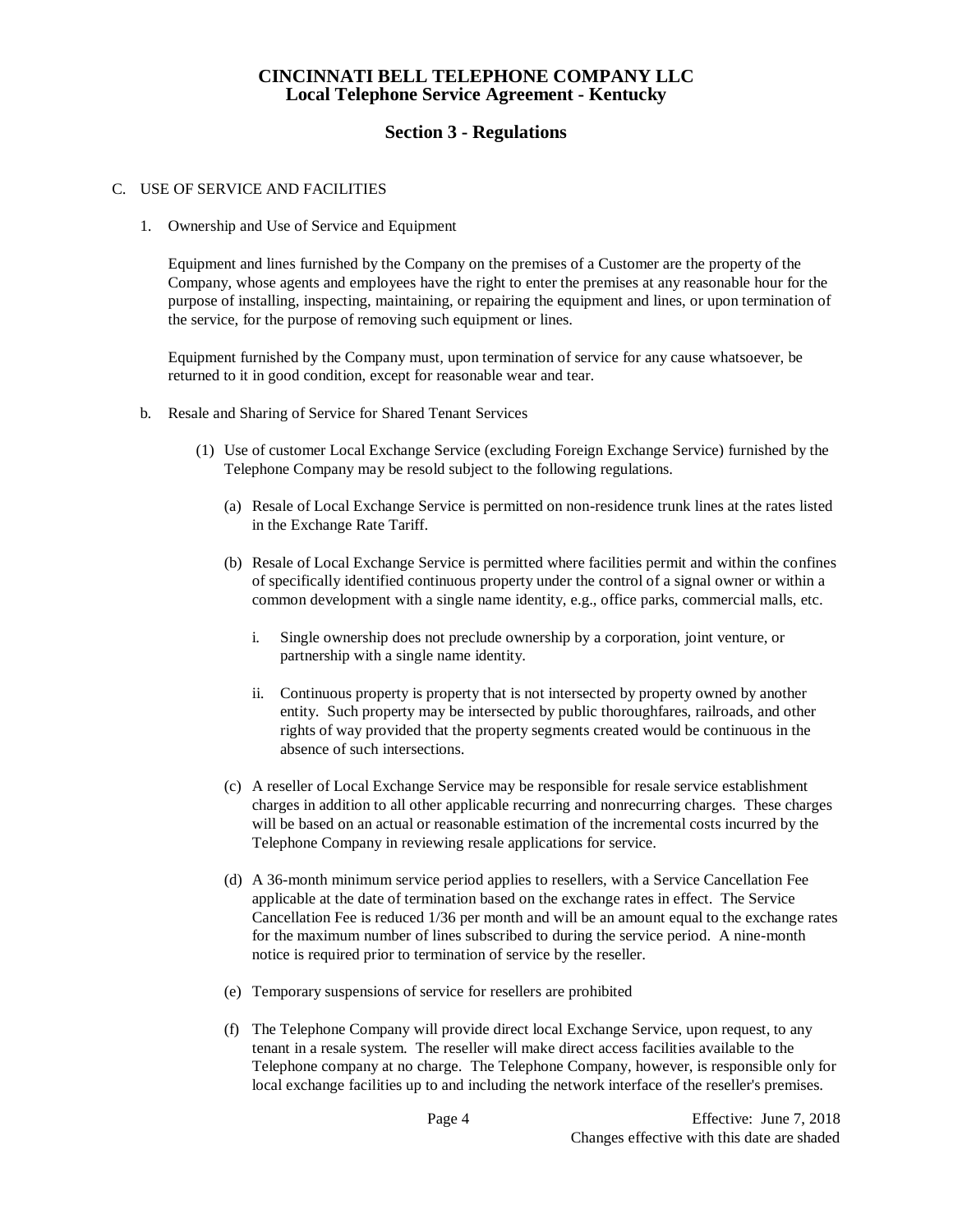## **Section 3 - Regulations**

#### C. USE OF SERVICE AND FACILITIES (Continued)

Responsibility and compensation for facilities beyond the network interface is a matter of negotiation between the seller and the tenant requesting Telephone Company service.

- (g) The Telephone Company will not be responsible for the manner in which the use of service or charges are allocated to others by a customer who resells service. All applicable rates and charges for such service will be billed to the customer.
- (h) Directory listing for the residential and nonresidential patrons of customers who resell Local Exchange Service will be provided at the rates for nonresidence additional listings as found in the Local Service Tariff PSC Ky No. 1.
- (i) Participation in a resale system shall be limited to occupants of a building or contiguous complex of buildings which compose a resale system.
- (j) The resale of private line services via a reseller of Local Exchange Service is prohibited.
- (k) Private interconnection of a resale system with other systems is prohibited.
- (l) A reseller of Local Exchange Service who is utilizing Customer Provided Equipment must comply with the rules and regulations concerning interconnection as specified in C.2. following.
- (m) Discounts, as specified in this service agreement, do not apply for resale situations
- (n) Rules and regulations regarding the resale of Local Exchange Service do not apply where the end users of the exchange service are considered transient in nature and the service is considered incidental to the function of the organization (e.g., hotels, hospitals, etc.).
- 3. Connections of Customer-Provided Terminal Equipment, Communications Systems, and Inside Wire
	- a. General

Terminal equipment, communications systems and inside wire provided by the Customer may be connected at the Customer's premises to telecommunications services furnished by the Company where such connections are made in accordance with the provisions of Part 68 of the Federal Communications Commission's (FCC) Rules and Regulations and any applicable Company tariffs and/or service agreements, as are now in effect or may become effective.

b. Responsibility of the Customer

The customer will be responsible for the installation, operation and maintenance of any customer-provided terminal equipment, communications system, or inside wire. No combinations of customer-provided terminal equipment, communications systems, or inside wire shall require change in or alteration of the equipment or services of the Company, cause electrical hazards to Company personnel, damage to Company equipment, malfunction of Company billing equipment, or degradation of service to persons other than the user of the subject terminal equipment or communications system,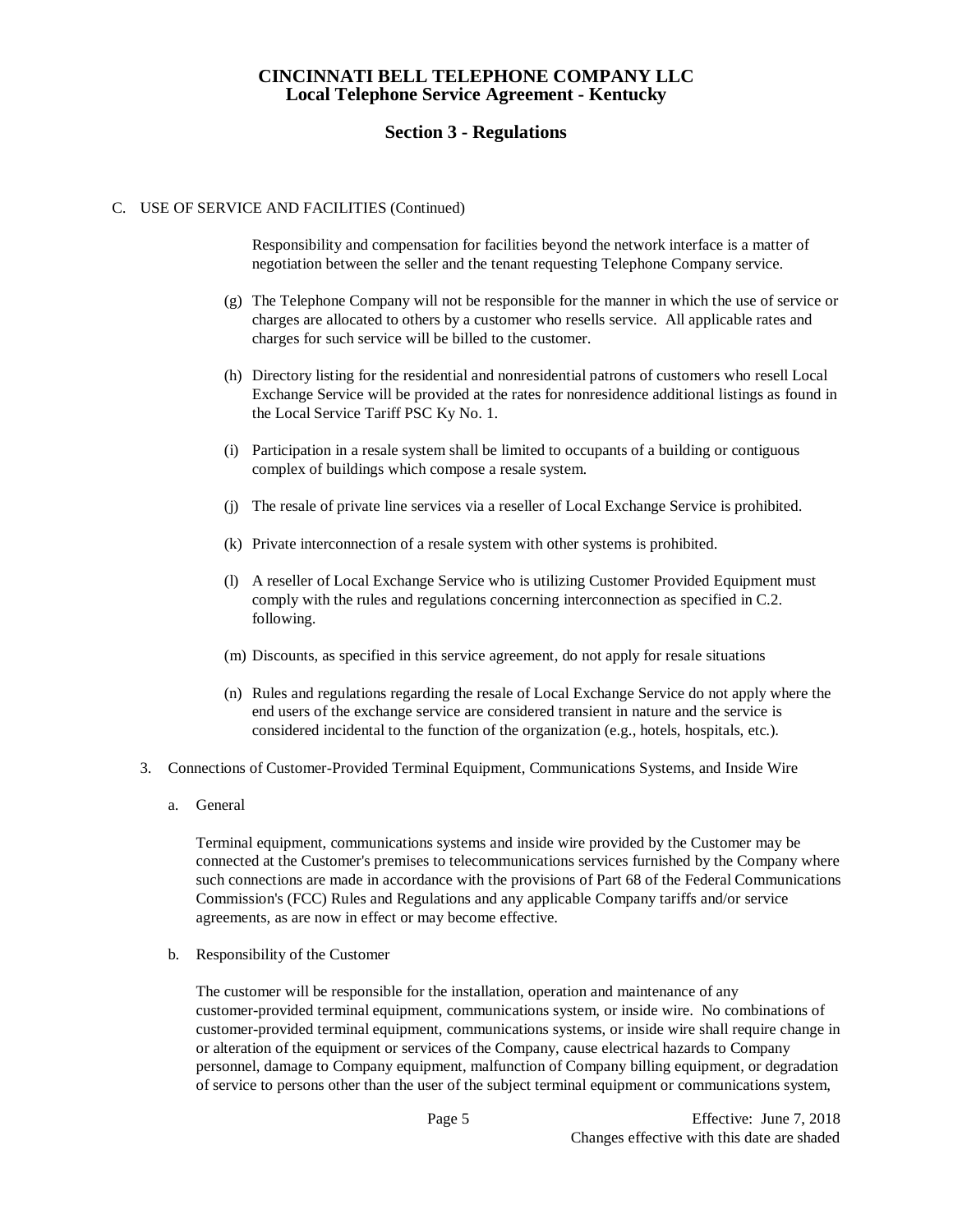# **Section 3 - Regulations**

the calling or called party. Upon notice from the Company that customer-provided terminal equipment, communications system, or inside is causing such hazard, damage, malfunction or degradation of

3. Connections of Customer-Provided Terminal Equipment, Communications Systems, and Inside Wire (continued)

service, the Customer must make whatever changes are necessary to remove or prevent such hazard, damage, malfunction or degradation of service.

The Customer will be responsible for the payment of a Maintenance of Service Charge as provided in the tariff, for visits by a Company employee to the Customer's premises when a service difficulty or trouble report results from the use of customer-provided terminal equipment, communications system, or inside wire.

The Customer assumes the risk of loss of service, damage to property or death or injury of the Customer or the Customer's agent with respect to operation and maintenance of any customer-provided terminal equipment, communications system, or inside wire. The Customer will save the Company harmless from any and all liability, claims, or damage suits arising out of the Customer's operation and maintenance of any customer-provided terminal equipment, communications system, or inside wire.

c. Responsibility of the Company

Telecommunications services are not represented as adapted to the use of customer-provided terminal equipment or communications systems. Where customer-provided terminal equipment or communications systems are used with telecommunications services, the responsibility of the Company shall be limited to the furnishing of service components suitable for telecommunications services and to the maintenance and operation of service components in a manner proper for such services. Subject to this responsibility the Company will not be responsible for:

The through transmission of signals generated by the customer-provided terminal equipment or communications systems or for the quality of, or defects in such transmission, or

the reception of signals by customer-provided terminal equipment or communications systems, or

address signaling where such signaling is performed by customer-provided signaling equipment.

The Company will, at the Customer's request, provide information concerning interface parameters needed to permit customer-provided terminal equipment to operate in a manner compatible with telecommunications services.

The Company may make changes in its telecommunications services, equipment, operations or procedures, where such action is not inconsistent with Part 68 of the Federal Communications Commission's Rules and Regulations. If such changes can be reasonably expected to render any Customer's terminal equipment or communications system incompatible with telecommunications services, or require modification or alteration of such customer-provided terminal equipment or communications systems, or otherwise materially affect its use or performance, the Customer will be given adequate notice, in writing, to allow the Customer an opportunity to maintain uninterrupted service.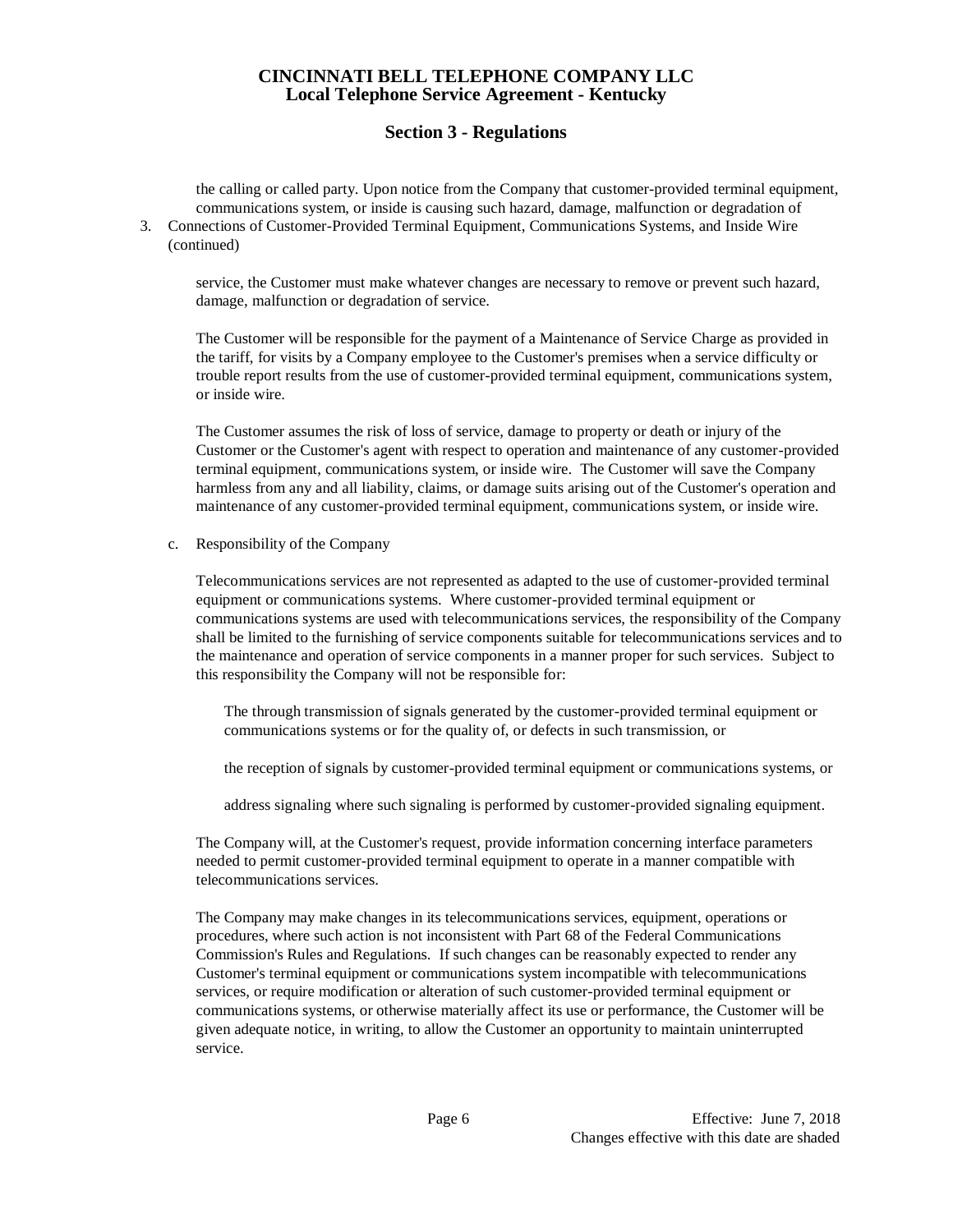# **Section 3 - Regulations**

## C. USE OF SERVICE AND FACILITIES (Continued)

3. Connections of Customer-Provided Terminal Equipment, Communications Systems, and Inside Wire (Continued)

### d. Violation of Regulations

When any customer-provided terminal equipment or communications system is used with telecommunications services in violation of any of the provisions in this part C.3., the Company will take whatever immediate action is necessary for the protection of the telecommunications network and Company employees, and will promptly notify the Customer of the violation.

The Customer must discontinue use of the terminal equipment or communications system or correct the violation and must confirm in writing to the Company within 10 days, following the receipt of written notice from the Company, that such use has ceased or that the violation has been corrected. Failure of the Customer to discontinue such use or to correct the violation and to give the required written confirmation to the Company within the time stated above will result in suspension of the Customer's service until the Customer complies with the provisions of the Company's tariffs and/or service agreements.

e. Connection of Grandfathered Communications Systems and Terminal Equipment

Grandfathered Communications Systems denotes customer-provided communications systems (including their equipment, premises wiring and protective circuitry if any) connected at the Customer's premises that are considered to be grandfathered under Part 68 of the Federal Communications Commission's (FCC) Rules and Regulations. These systems may remain connected for the life of the equipment without registration. Additions and modifications may be made only in accordance with FCC Part 68.

f. Connection of Registered Equipment

Registered Equipment denotes equipment which complies with and has been approved within the registration provisions of FCC Part 68.

Customer-provided registered terminal equipment, registered protective circuitry, and registered communications systems may be directly connected at the Customer premises to the telecommunications network, subject to FCC Part 68.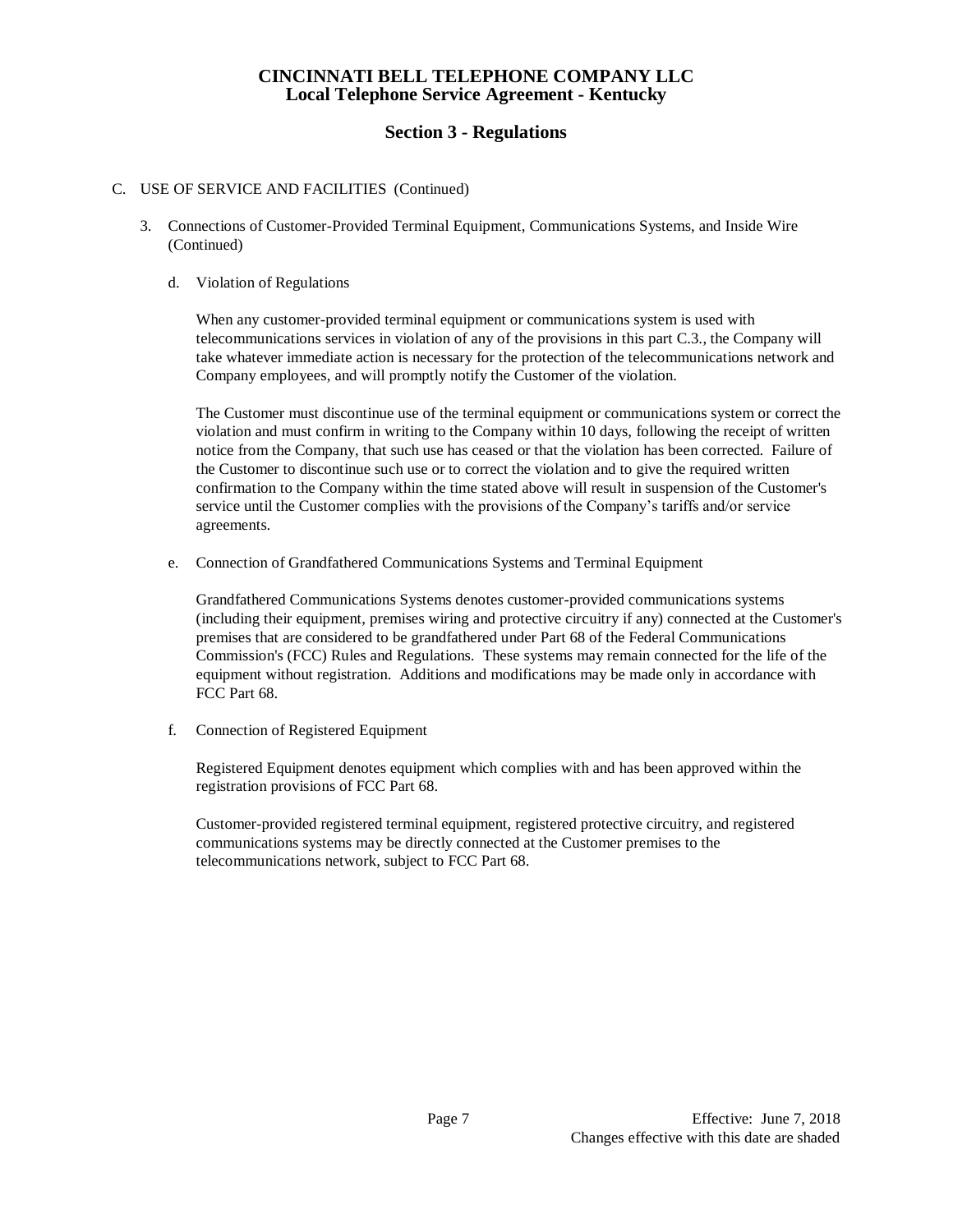# **Section 3 - Regulations**

## C. USE OF SERVICE AND FACILITIES (Continued)

- 3. Connections of Customer-Provided Terminal Equipment, Communications Systems, and Inside Wire (Continued)
	- g. Premises Wiring Associated With Registered Communications Systems

Premises wiring is wiring which connects separately-housed equipment entities or system components to one another, or wiring which connects an equipment entity or system component with the telephone network interface or demarcation point not within an equipment housing. All premises wiring, whether fully protected or unprotected, must be installed in compliance with FCC Part 68.

Customers who intend to connect premises wiring other than fully protected to the telephone network must give advance notice to the Company in accordance with the procedures specified in FCC Part 68 or as otherwise authorized by the Federal Communications Commission.

4. Use of Local Exchange Service

Local Exchange Service, as distinguished from pay telephone service lines, is furnished only for use by the Customer, the Customer's family, employees or representatives, persons residing in the Customer's household, or guests of the Customer, except as the use of the service may be extended to:

Patrons, as opposed to tenants, of the customer where the use of the service by the patron is incidental to his patronage of the Customer, provided no charge is made by the Customer for such use.

Patrons of the customer, and to the public in general, in connection with Automatic Dialing Telephone Units arranged for the origination of calls only to preselected telephone numbers.

Another party on a different premises, to provide for the answering of calls during the customer's absence. Such a termination is furnished only with the understanding that outward calls are not to be placed from it, and on the condition that use of separate exchange service is available to the other party on the same premises.

The Company will refuse to install Customer service, or to permit such service to remain on premises where the equipment is located so that the public in general, except as stated in this Part C.4., may make use of the service.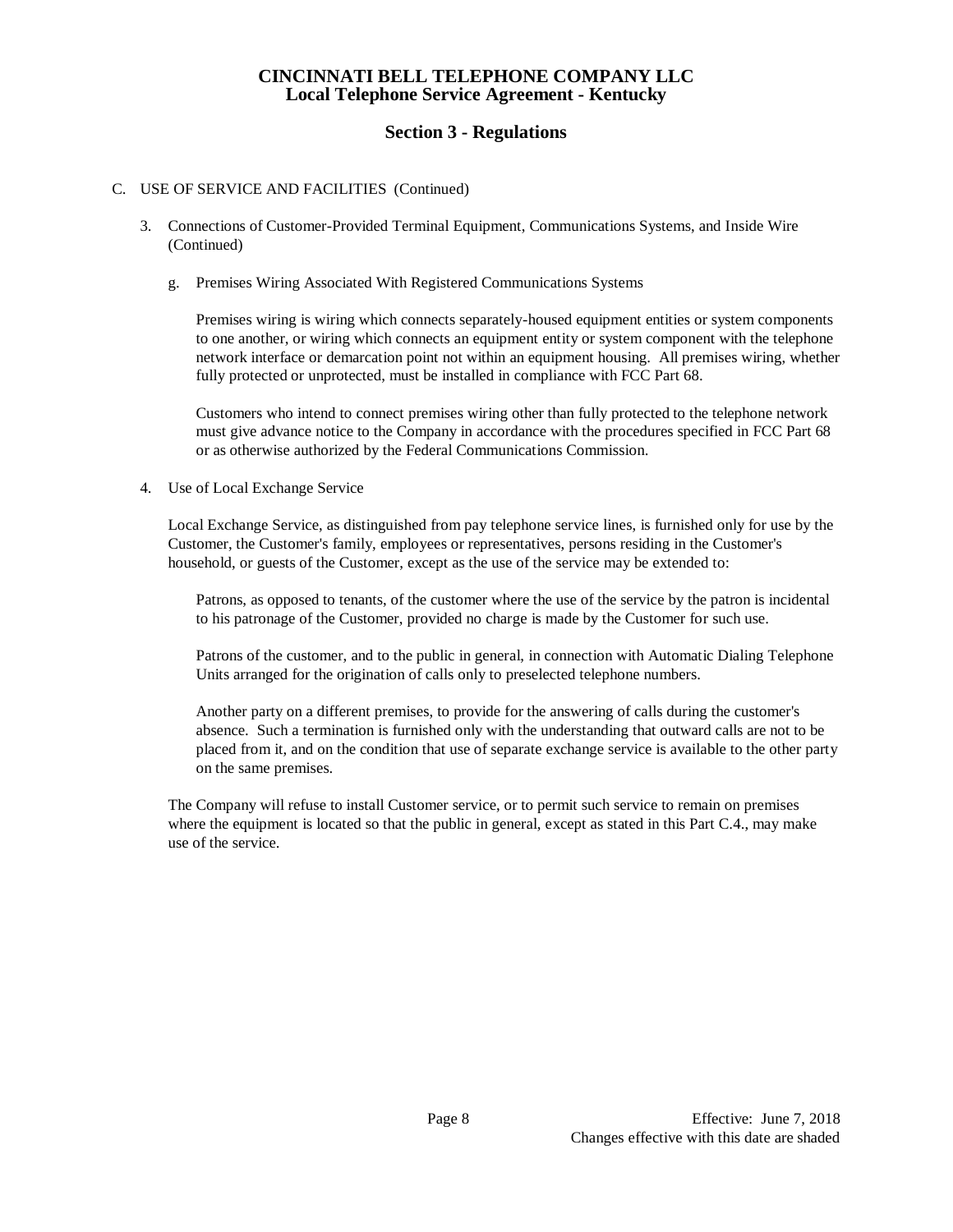## **Section 3 - Regulations**

### D. ESTABLISHMENT AND FURNISHING OF SERVICE

1. Application for Service

The Company may refuse an application for service if objection is made by or on behalf of any governmental authority to the furnishing of service.

An application for service becomes a contract upon the establishment of service. Neither the contract nor any rights acquired under it may be assigned or transferred in any manner except as specifically provided for in this Agreement or the Company's tariffs. Requests for additional service, when established, become a part of the original contract, except that each item of additional service is furnished subject to payment of charges for the initial period and/or termination of service as specified in parts E and F of this section. Any change in rates or regulations acts as a modification of all contracts to that extent, subject to Commission notice requirements.

When an application for service is cancelled by the applicant or a Customer before service is established, the applicant or Customer may be required to reimburse the Company for all expenses, including engineering and construction costs, incurred by the Company as a result of the application before it received notice of cancellation. The amount of reimbursement, however, will not exceed the service, construction, installation, and termination charges that would have been applicable if the service had been established.

When a request for additions, rearrangement, relocation, or modification of service or equipment is cancelled by a Customer before the work involved has been completed, the Customer may be required to reimburse the Company for all expenses, including engineering and construction costs, incurred by the Company as a result of the request before it received notice of cancellation. The amount of reimbursement, however, shall not exceed the service, construction, installation, and termination charges that would have been applicable if the work involved in complying with the request had been completed.

If an applicant has an outstanding account with the Company, the Company reserves the right to reject application for service until the amount due has been paid in full.

A contract for service may be transferred to another individual, partnership, association, or corporation. No billing adjustment for service previously furnished is made, and the new Customer must assume all outstanding indebtedness of the original Customer. A Change of Lessee charge may apply to service transferred in accordance with these provisions.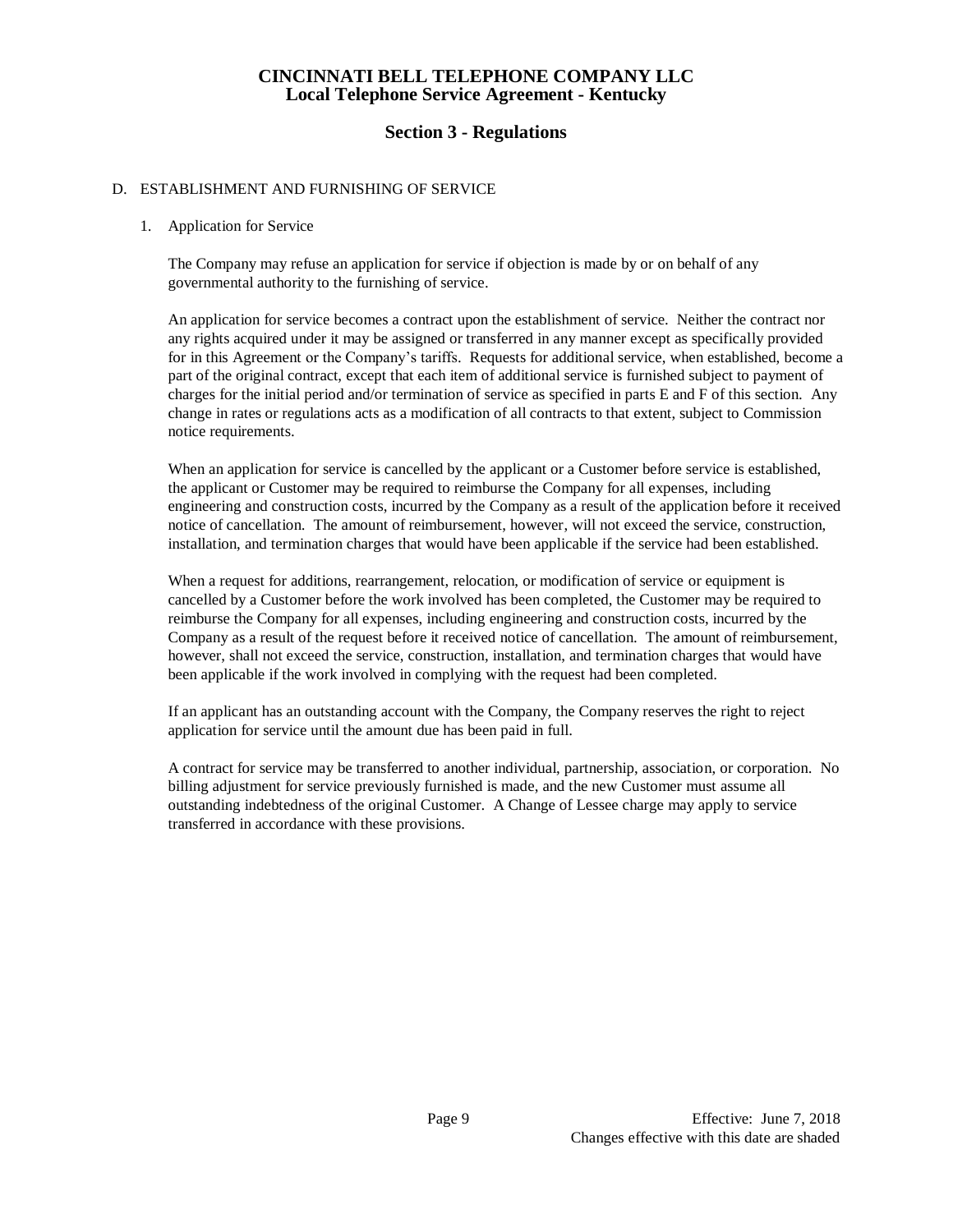# **Section 3 - Regulations**

### D. ESTABLISHMENT AND FURNISHING OF SERVICE (Continued)

#### 2. Initial Service Period

The initial service period for all service and facilities is one month on the same continuous property, except for Directory Listings or as otherwise specified this Agreement. If a Directory Listing appears or will appear in the directory, the initial service period is the directory period. Each directory period is considered a separate initial service period.

A move to a different continuous property is charged for as new installation of service. A new initial period applies at the new location and a termination charge, as specified in Part D.3. of this section, applies at the old location if the move occurs prior to the expiration of the initial service period.

#### 3. Termination of Service

Termination of service may be arranged for, prior to the expiration of the initial service period, when notice is given to the Company five days in advance, and upon agreement to pay all charges due for service furnished plus any termination charge. In the event a portion of an installation is discontinued, the application of termination charges will be based on the premise that the items of equipment discontinued were the last such items installed.

The service period is not terminated when service and facilities are relocated within the same continuous property, and the Customer pays the charges specified for this type of relocation.

Application of termination charges is as follows:

a. Service for Which the Initial Service Period is One Month

Charges due for the unexpired portion of the initial service period.

b. Directory Listings

If a listing for the listed party does not and will not appear in the directory, service may be terminated at any time without termination charge subject to a minimum charge for one month. If a listing for the listed party appears or will appear in the directory, the termination charge equals the charges due to the end of the directory period; except that in the following cases service may be terminated without termination charge, subject to a minimum charge for one month.

- 1. The main service is terminated.
- 2. The listed party becomes a local telephone service Customer.
- 3. Death of the listed party.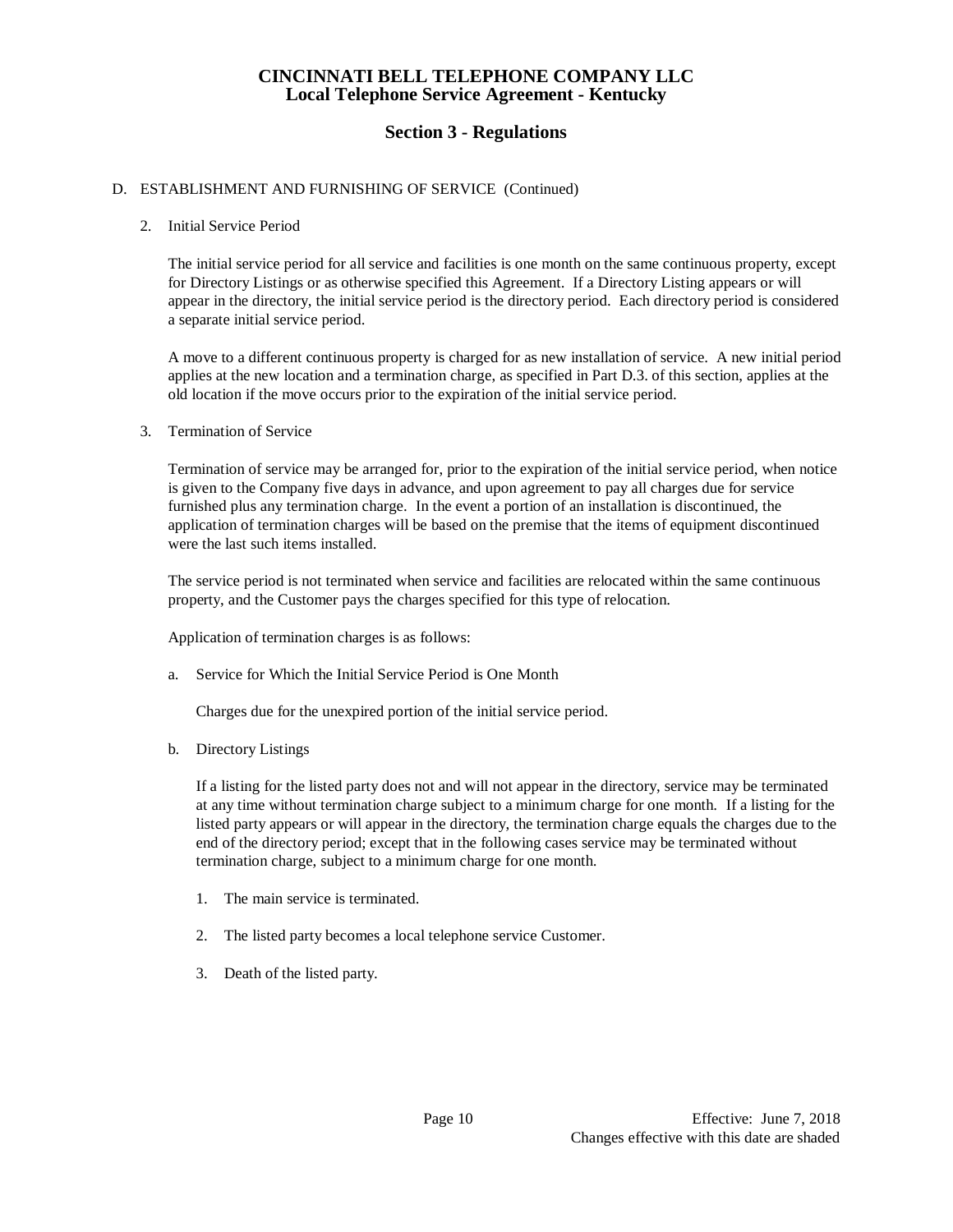# **Section 3 - Regulations**

## D. ESTABLISHMENT AND FURNISHING OF SERVICE (Continued)

4. Application of Nonresidence and Residence Rates

Although the location of a Customer's telephone service or the type of directory listing desired may in most cases serve as a satisfactory basis for determining whether nonresidence or residence rates apply, final determination will be based on the criteria in this part D.4.

a. Nonresidence Rates

Telephone service is classified and charged for as nonresidence when a nonresidence listing is furnished. Telephone service is also classified and charged for as nonresidence when:

- 1. The service is:
	- a. Used regularly in the pursuit of monetary gain from an occupation, commercial activity, or industrial effort; or
	- b. Used primarily in conjunction with a nonprofit activity of a service, organizational, professional, institutional, or charitable nature; or
	- c. Advertised regularly for the purpose of soliciting calls to the Customer's telephone number;

#### and

- 2. The customer is not:
	- a. A Customer of other nonresidence telephone service used in the principal conduct of the activity in which the Customer is engaged; or
	- b. An employee or a representative of a Customer to other nonresidence telephone service used in the principal conduct of the activity in which the customer is engaged.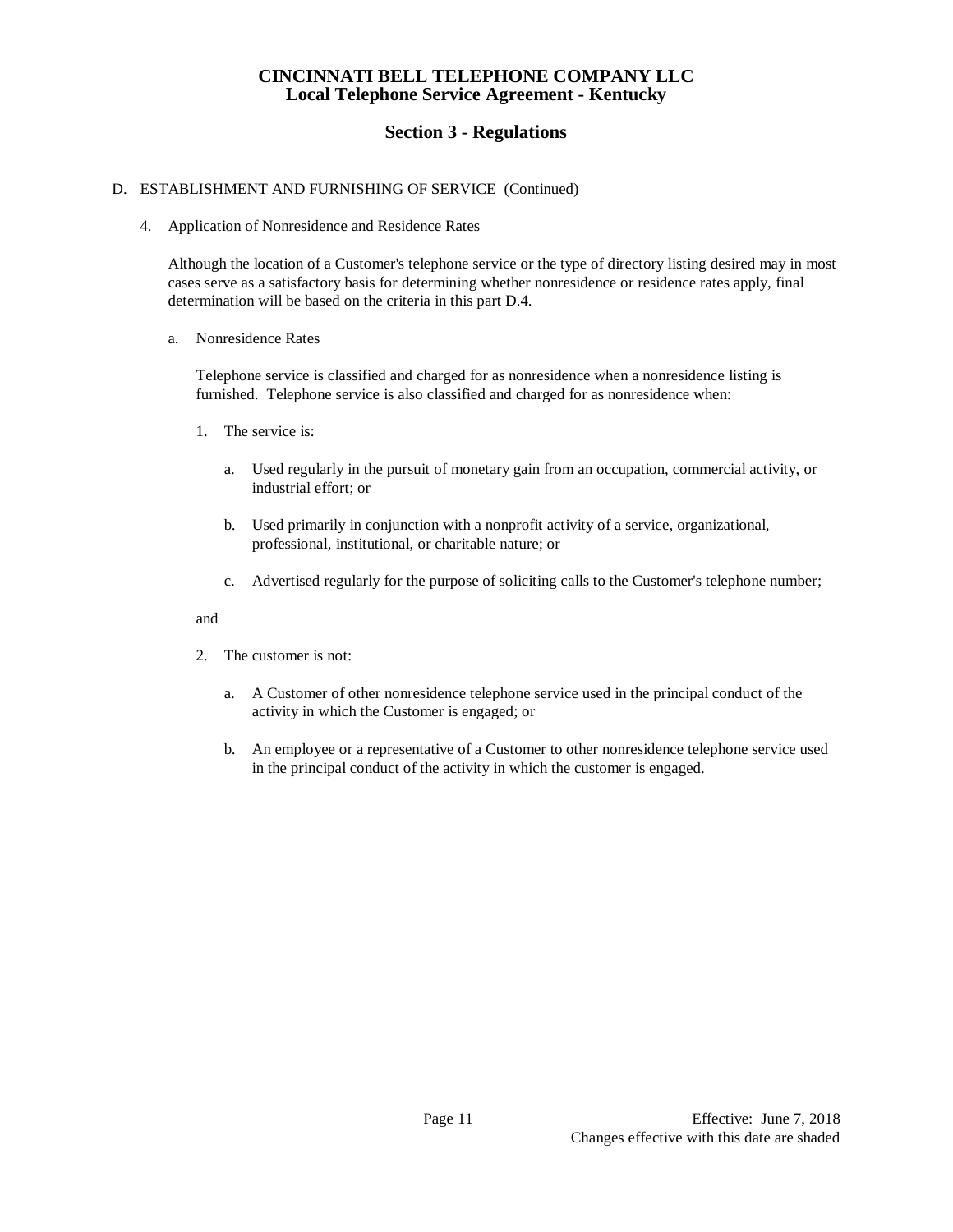# **Section 3 - Regulations**

## D. ESTABLISHMENT AND FURNISHING OF SERVICE (Continued)

- 4. Application of Nonresidence and Residence Rates (Continued)
	- b. Residence Rates

Telephone service is classified and charged for as residence at all residences when the conditions requiring a nonresidence classification as set forth in Part D.4.a. preceding are not present.

Telephone service is also classified and charged for as residence when furnished at any location as an access to a repeater control and/or autopatch facility of a bona fide amateur radio operator, organization, or society duly licensed as a primary station by the Federal Communications Commission as an amateur radio station pursuant to FCC Part 97. The Company may request a copy of the amateur radio station license prior to the installation of service.

When it is determined that a residence service Customer is using the service in such a manner that it should be classified and charged for as nonresidence service under the above provisions, the Company will reclassify the service of the Customer to nonresidence and bill the Customer the appropriate nonresidence rates. In the event the Customer refuses to pay the applicable nonresidence rates, the Company may temporarily deny or discontinue the service under the provisions of this Agreement applicable to payment for service.

5. Conversion of Nonresidence Service to Residence

Purchase of local residential service for use or resale as nonresidence service is prohibited. The Company may limit conversions of nonresidence service to residence in accordance with this restriction. A nonrecurring charge applies to service converted from nonresidence to residence, or vice versa.

6. Flat Rate and Measured Service Combinations

Combinations of Flat Rate and Measured Services are not furnished on the same continuous property, except where the two services are used for separate purposes and are not used to supplement each other.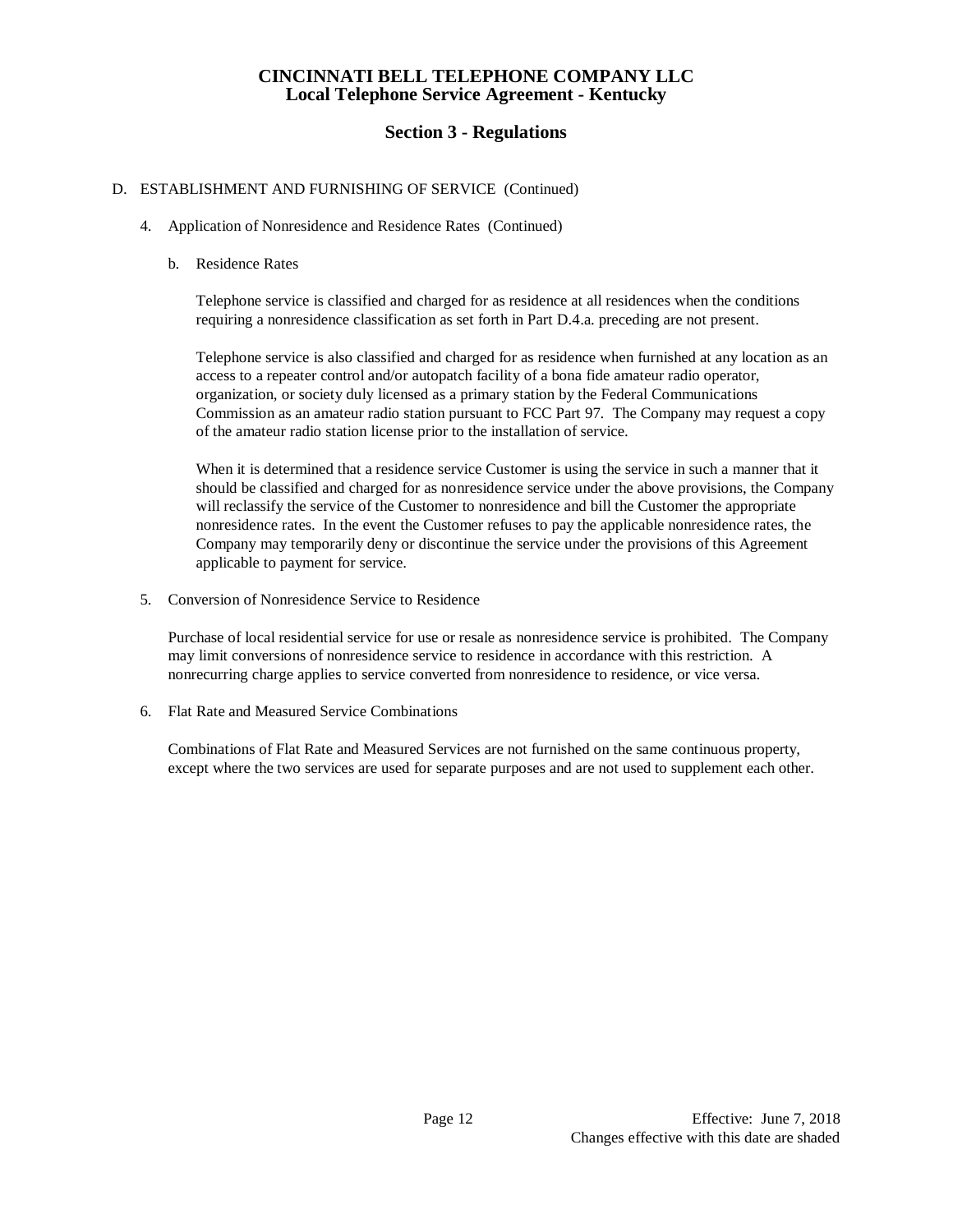# **Section 3 - Regulations**

## D. ESTABLISHMENT AND FURNISHING OF SERVICE (Continued)

### 7. Telephone Numbers

The Company will administer telephone numbers in keeping with the rules and requirements of this Commission and the Federal Communications Commission and in accordance with the procedures established by the North American Numbering Plan Administrator (NANPA) and the Number Pooling Administrator. The Customer has no property right in the telephone number which is assigned by the Company, or any right to continuance of service through any particular central office, and the Company reserves the right to change the telephone number or the central office designation, or both, of a Customer whenever it deems it necessary to do so in the conduct of its business and the number change is technically unavoidable.

#### 8. Advance Payments

Applicants for service who have no account with the Telephone Company or whose financial responsibility is not a matter of general knowledge, may be required to make an advance payment at the time of application equal to the premises or initial charge or both; and at least one month's charge for the service provided. The amount of the advance payment is credited to the customer's account as applying to any indebtedness under the contract.

- 9. Deposits
	- a. Any applicant who is unable to establish a satisfactory credit standing with the Telephone Company or any customer whose credit standing has become impaired may be required to deposit a sum up to an amount equal to two-twelfths of the estimated annual bill of such customer or applicant. Any such deposit may be held during the continuance of the service as security for the payment of any and all amounts accruing for the service.
	- b. Interest on cash deposits will be payable per the deposit rules and regulations prescribed by the Commission for the period during which the deposit is held. Such deposit will be refunded or credited to the customer upon termination or after one year of prompt payment for service.
	- c. The fact that a deposit has been made in no way relieves the applicant or customer from complying with the Telephone Company's regulations as to advance payments and the prompt payment of bills on presentation or constitutes a waiver or modification of the regular practices of the Telephone Company providing for the discontinuance of service for non-payment of any sums due the Telephone Company.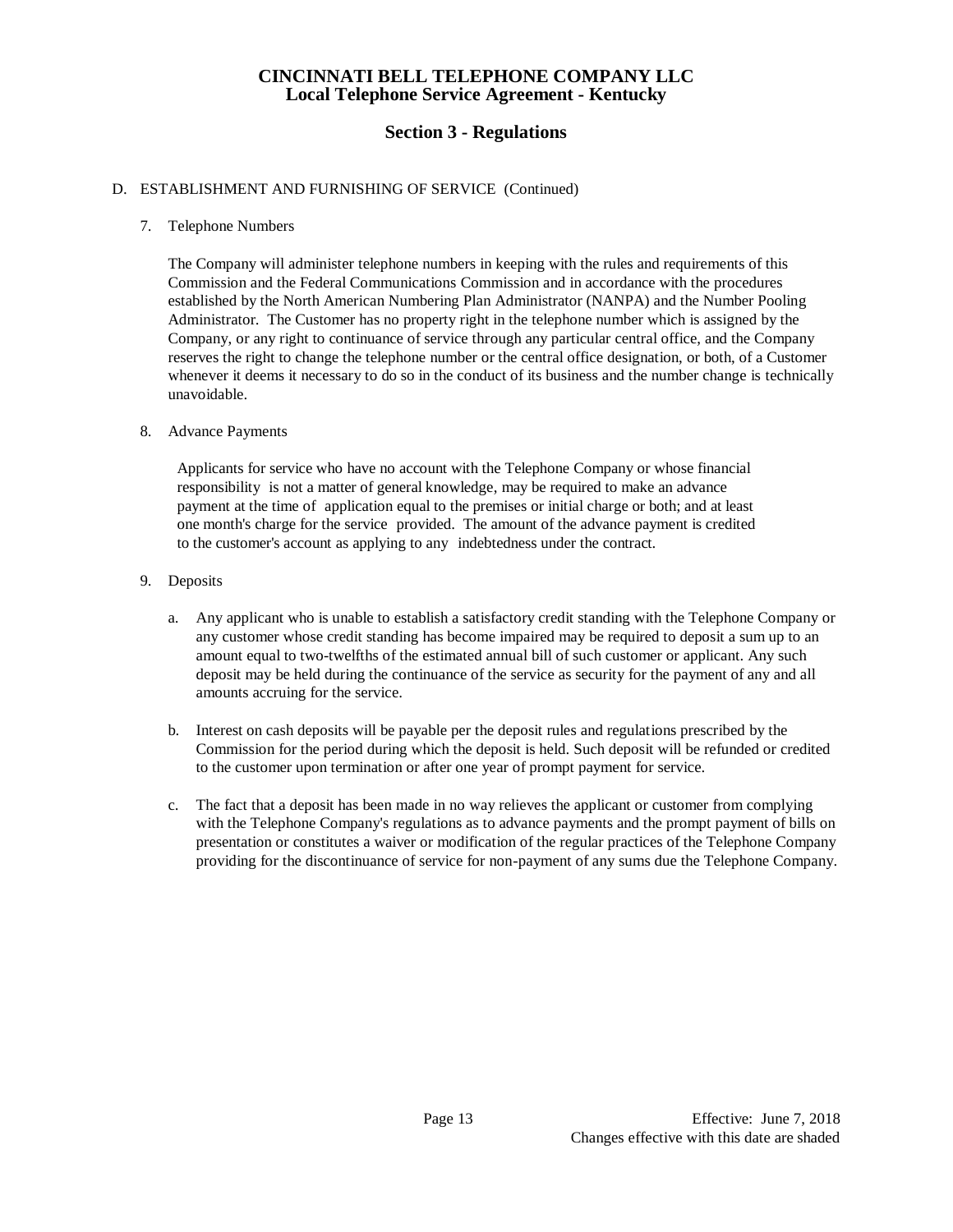# **Section 3 - Regulations**

## D. ESTABLISHMENT AND FURNISHING OF SERVICE (Continued)

### 10. Payment for Service

Bills are rendered monthly and include charges for local service for the current service month and any applicable usage charges. The bill will include charges for local service for the current service month and any applicable usage charges, the Customer's telephone number, the due date of the bill, the amount due, and the period of time covered by the bill. Information regarding one-time charges, credits, local calling detail and long distance calls will be provided as is appropriate in each case based on customer activity.

The Customer is responsible for payment monthly, or on demand, of all charges for facilities and services furnished the Customer, including charges for services originated, or charges accepted, at such facilities. Bills for service shall be considered delinquent if the bill is not paid within 18 calendar days following the date of the bill (closing/print date of the bill).

Prior written notice will be given if service is to be temporarily denied or the contract terminated for the non-payment of any sum due in accordance with Part D.11. of this section. Service will not be denied prior to five days from the date contained on said notice.

All service provided to the same Customer, regardless of the tariff and/or service agreement under which the service is provided, is considered one service for payment purposes. All service may be disconnected for non-payment even though payment is current for service provided under one or more tariffs or service agreements.

A Customer who orders service or equipment installations, moves, or changes prior to the date of any increase in the one-time charge applicable to such work will be subject to the one-time charge in effect at the time the Customer's order was received by the Company, provided the work is completed within the Company's normal installation interval in effect at the time the order was placed. However, if subsequent to the effective date of the increase in the one-time charge, the completion of such work is delayed beyond the Company's normal installation interval and the delay is not caused by the Company, the Customer will then be subject to the one-time charge in effect at the time the work is completed by the Company.

Any objection to charges on a customer's bill should be promptly reported to the Company. Adjustments to customer's bills shall be made to the extent that records are available and the claim can be justified. Customers will be furnished at no cost one copy of their bill for the current month.

Customers who do not pay for service in accordance with this section may be assessed a Late Payment Fee and/or a Returned Check Charge as outlined in this Service Agreement.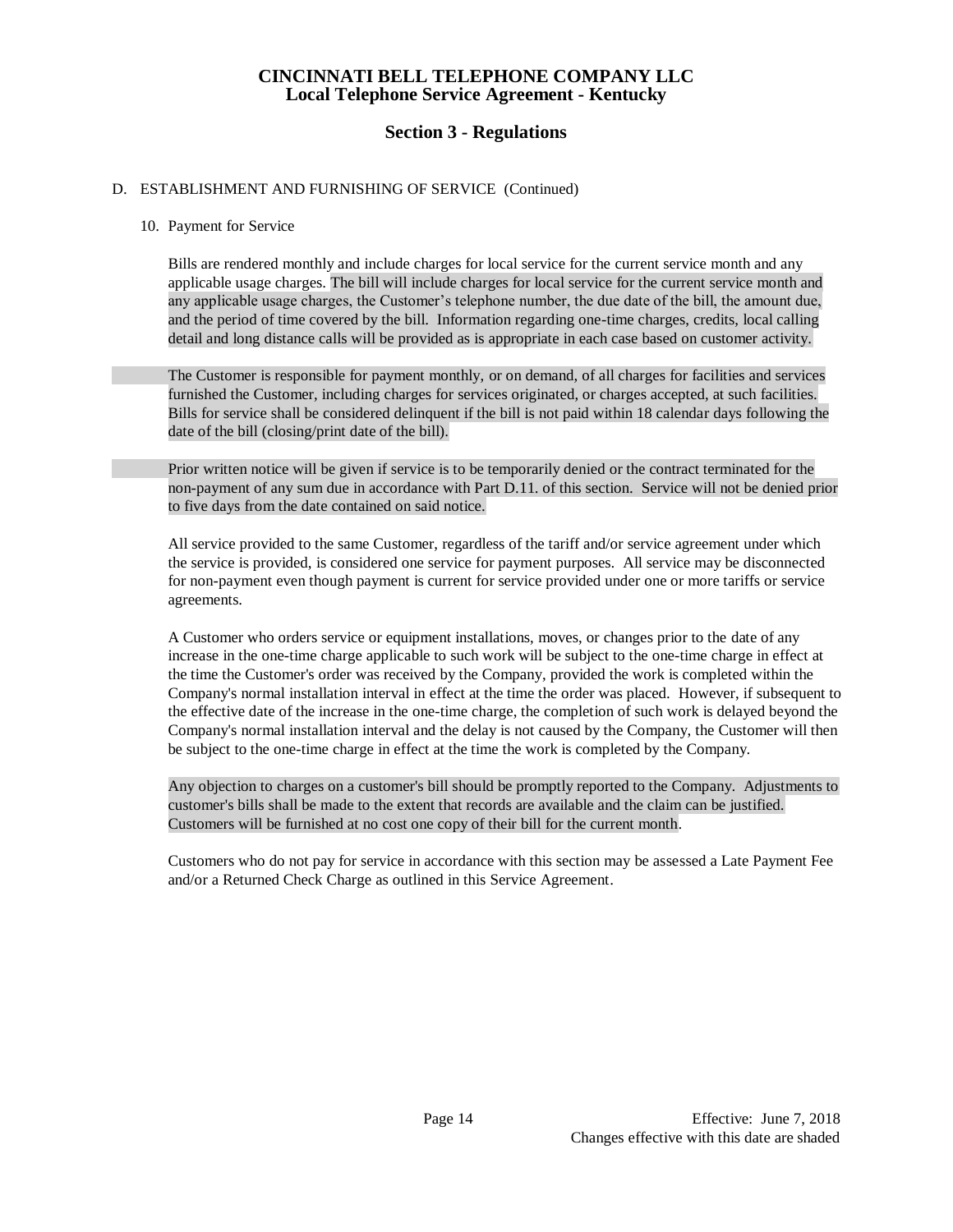# **Section 3 - Regulations**

## D. ESTABLISHMENT AND FURNISHING OF SERVICE (Continued)

### 11. Denial or Disconnection of Service

In the event of abandonment of the service, the non-payment of any sum due, failure to make a suitable deposit, the use of foul or profane expressions, the impersonation of another with fraudulent intent, listening in on party line conversations, use of the service in such manner as to interfere with the reasonable use of the service of other customers, use of the service for any purpose other than as a means of communication, or any other violation of the regulations of the Telephone Company, or upon objection to the continuance of service made by or on behalf of any governmental authority, the Telephone Company may, without incurring any liability thereby either temporarily deny service or terminate service.

When the service of a customer has been temporarily denied in accordance with the preceding paragraph and the order to remove the service has not been issued and completed, such service will be restored, following adjustment of the circumstances that caused such temporary denial, upon the payment of a restoration charge per access line.

In case service has been denied for non-payment of charges due, in addition to the restoration of service charge, the customer will be required to pay all charges due. Temporary denial status will be maintained for a minimum period of five days after which time the service will be discontinued. Subsequent to the completion of a discontinuance order, service will be reestablished only upon the basis of a new service application.

Service may also be disconnected or refused when any of the following conditions exist:

Violation of or noncompliance with the KPSC's regulations governing service supplied by the Company;

Failure to comply with municipal ordinances or other laws pertaining to telecommunications services;

Refusal by the Customer to permit the Company necessary access to its facilities or equipment;

Failure to establish credit or make a deposit, when requested, for initial, current, or additional service;

When an emergency may threaten the health or safety of a person, a surrounding area, or the Company's distribution system;

A Customer uses telecommunications equipment in such a manner as to adversely affect the Company's equipment, its service to others, or the safety of the Company's employees or customers;

A Customer's tampering with any facilities or equipment furnished and owned by the Company;

Violation of or noncompliance with the Company's rules, this Agreement, or the Company's tariffs.

Customers whose service is temporarily denied may be assessed a Restoral of Service Charge as outlined in this Service Agreement.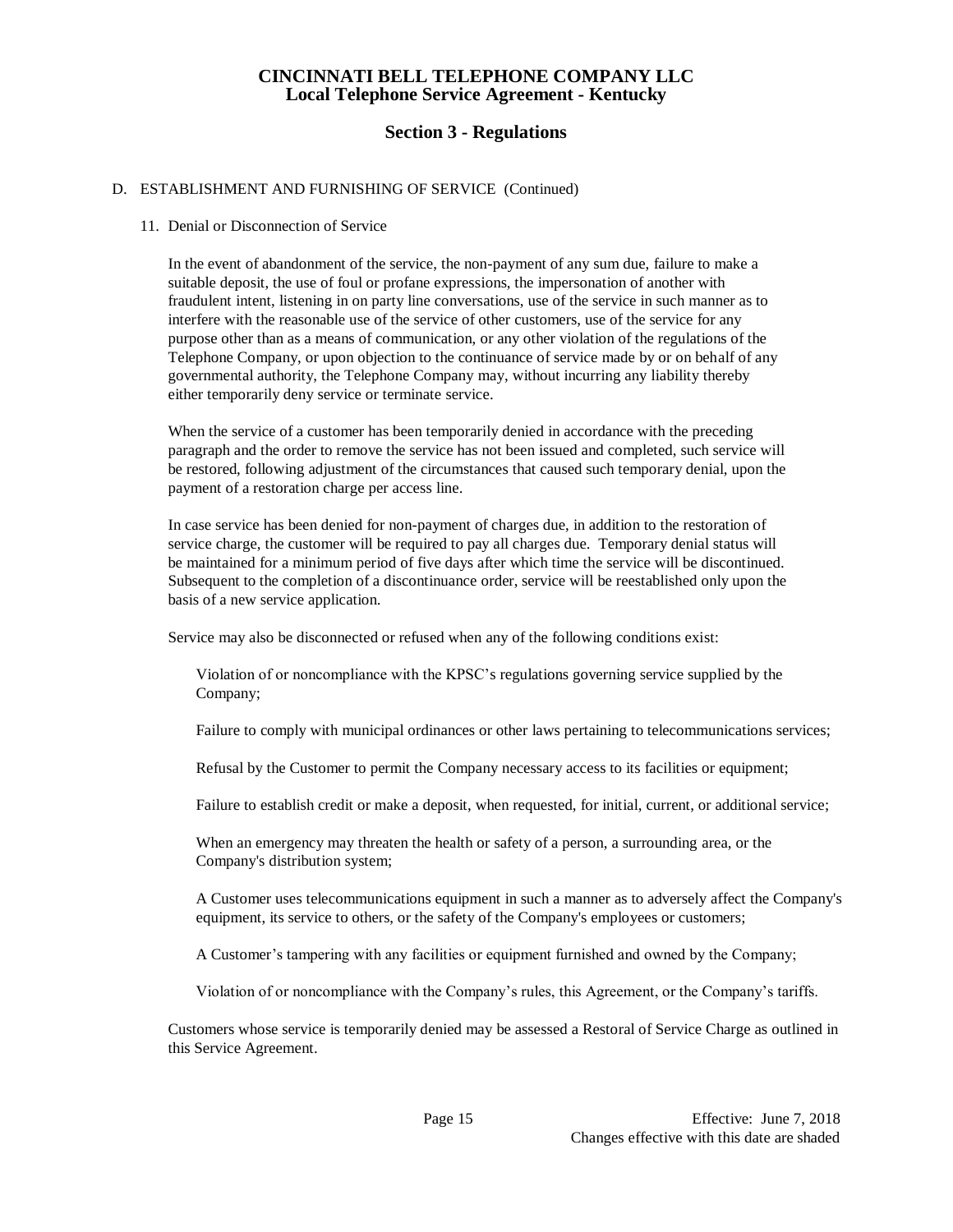**Section 3 - Regulations**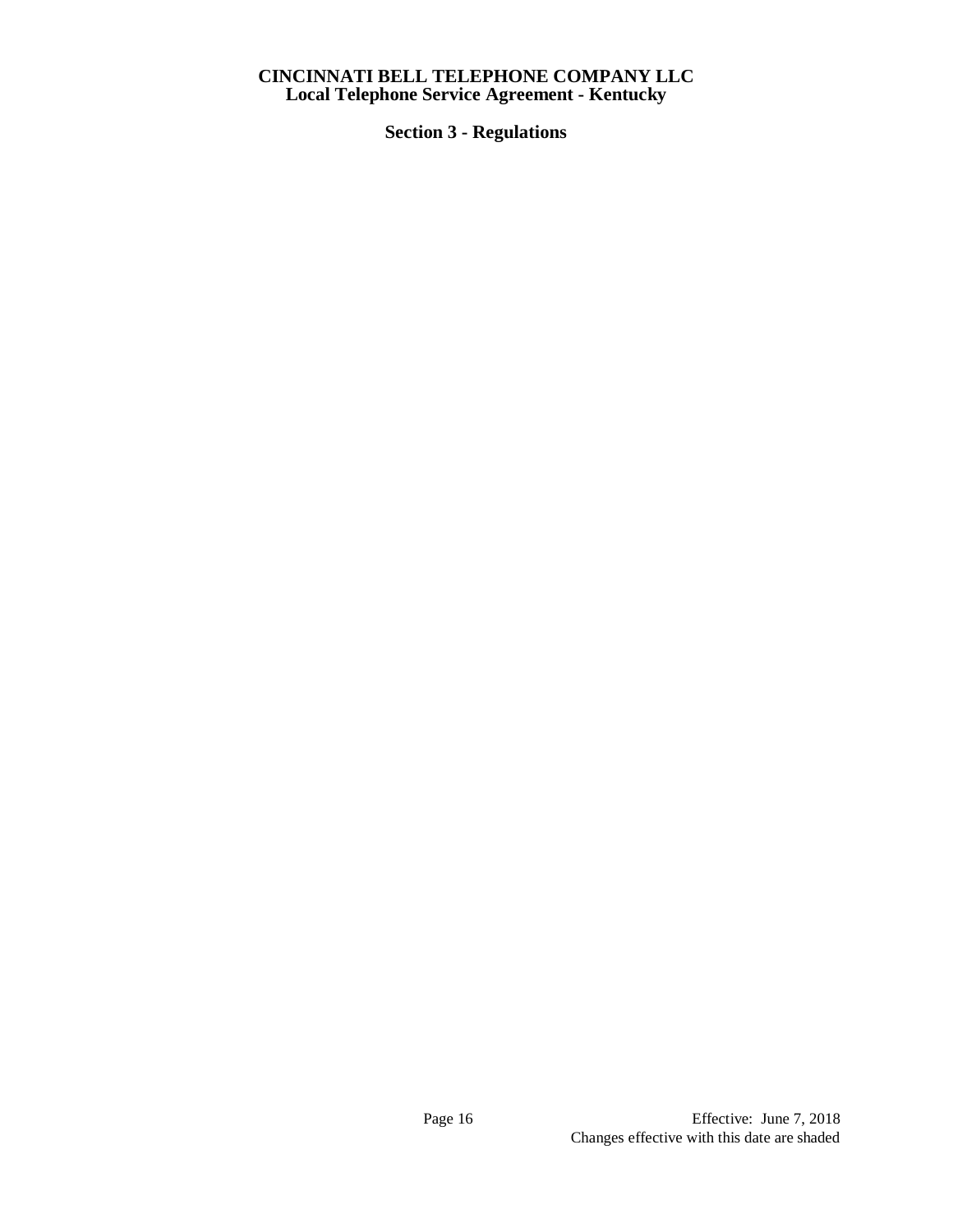# **Section 3 - Regulations**

## D. ESTABLISHMENT AND FURNISHING OF SERVICE (Continued)

#### 11. Denial or Disconnection of Service (Continued)

The Company reserves the right to discontinue or refuse service because of abuse or fraudulent use of service. Abuse or fraudulent use of service includes the use of service or facilities of the Company to transmit a message or to locate a person or otherwise to give or obtain information without payment, or violation of any law or regulation pertaining to telecommunications service.

Service may not be refused, denied or disconnected for any of the following reasons:

Delinquency in payment for service by a previous occupant at the premises to be served, other than a current member of the same household;

Failure to pay for a class of service different from that being provided to the location of the account;

Failure to pay any amount which, according to established payment dispute and resolution procedures, is in bona fide dispute;

The Company acting on its own behalf as a toll provider or on the behalf of any toll provider, subject to billing and collection agreements, may block a Customer's access to the toll provider for the nonpayment of toll charges. Call Blocking will be administered in accordance with the terms and conditions specified in Section 16 of this Agreement. The Company may universally block access to toll as long as the blocked Customer is not denied the right to elect, through a presubscribed interexchange change (PIC) mechanism, any subsequent toll service provider that is willing to provide such service.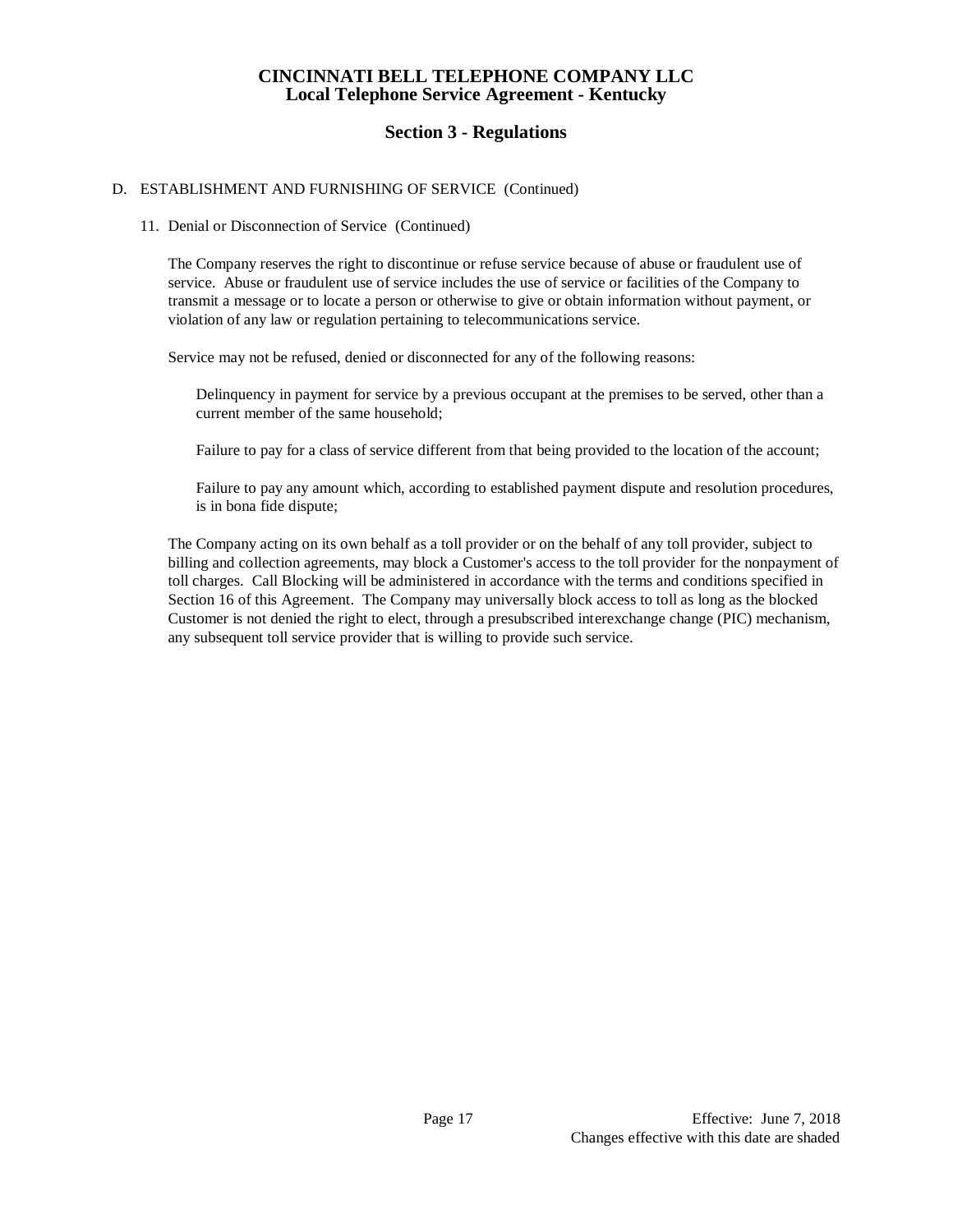# **Section 3 - Regulations**

### D. ESTABLISHMENT AND FURNISHING OF SERVICE (Continued)

#### 12. Toll Limitation

Toll Limitation limits a Customer to eight hundred (800) minutes of unpaid toll usage. The 800 minutes of toll usage consists of all toll usage that is provided by the Company or any other toll provider for whom the Company provides billing service, and is based on actual, current unpaid usage, not just usage that has already appeared on the Customer's bill.

When a Customer reaches a threshold limit of toll minutes, a message will be played to the Customer when the Customer attempts to place the next toll call. This message will state that the Customer has reached a threshold number of minutes and has only a certain number of available minutes before Toll Limitation is activated on the account. Additionally, the Customer will be directed to contact the Company if the Customer has any questions.

The Customer will be blocked from initiating toll calls after hanging up on any call that carries the Customer past 800 minutes of accumulated unpaid toll minutes. Upon reaching the 800 minute limit, if the Customer is presubscribed to any toll carrier for which the Company is the primary billing agent for  $1+$ calling, the Customer will have both 1+ calling and dial around capabilities blocked. If the Customer's presubscribed carrier is not a carrier for which the Company is the primary billing agent for  $1+$  calling, then only the Customer's dial around access will be blocked. Once blocked, the Customer will not be able to begin making toll calls again until the Customer has paid the full amount of toll charges owed.

Access to local calling, emergency services (911) and "800" numbers will not be effected by this restriction. Customers attempting to access restricted services, i.e. toll, will be automatically routed to either a recorded announcement or a customer service representative for information regarding service restoration.

Customers may request this service as a means of limiting their toll or the Company may implement Toll Limitation on its own in order to limit its risk in regard to uncollectible accounts. The Company will inform a Customer when placing an order for service if the Customer is being placed on Toll Limitation. When a Customer is placed on Toll Limitation, the Company will send a letter to the Customer outlining the specifics of Toll Limitation.

Toll Limitation does not preclude requiring a deposit for toll service. Customers who are to be placed on Toll Limitation may be required to pay a deposit depending on their credit history. Deposits will be based upon a minimum of 800 minutes of usage per month or upon the terms and conditions established by the toll provider.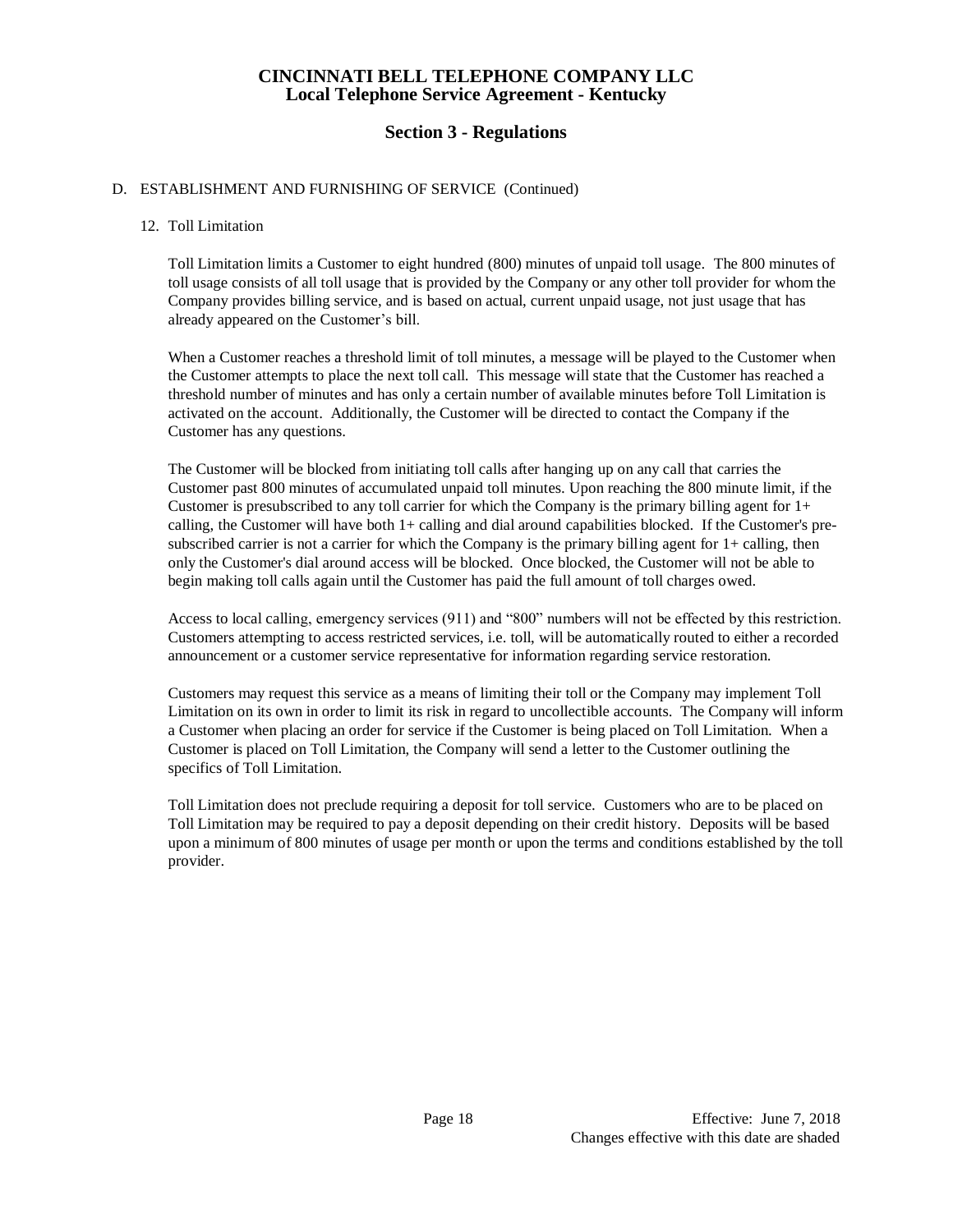# **Section 3 - Regulations**

### D. ESTABLISHMENT AND FURNISHING OF SERVICE (Continued)

### 13. Monthly Fees and Surcharges

Monthly access line fees and surcharges as shown in the Company's Local Service Tariff PSC KY No.1 and FCC Access Tariff No.35, including but not limited to EUCL, 911, TRS, and Lifeline, apply to the access line services provided pursuant to this Agreement.

### 14. Grandfathered Services

Grandfathered services are available only for existing customers of that service. Grandfathered services are not furnished for new installations, regrades, or moves unless exceptions are specified in the section of this Agreement addressing a specific grandfathered service.

A Customer with a grandfathered service may change to an available service free of initial change charges or nonrecurring charges.

15. Overtime

For work performed outside the normal working hours of the Company at the request of the Customer, the additional expense incurred by the Company is charged to the Customer in addition to other charges which are applicable.

### 16. Wire Tap Investigation

When a wire tap investigation is made by the Company at the request of a Customer, and no wire tap trouble condition in Company equipment or facilities can be found, the cost incurred for inspection of the facilities and equipment serving the Customer may be charged to the Customer.

### E. TERMINATION OF SERVICE

Termination of service may be arranged for, prior to the expiration of the initial service period, when notice is given to the Company five days in advance, and upon agreement to pay all charges due for service furnished plus any termination charge.

In the event a portion of an installation is discontinued, the application of termination charges will be based on the premise that the items of equipment discontinued were the last such items installed.

The service period is not terminated when service and facilities are relocated within the same continuous property, and the customer pays the charges specified for this type of relocation.

Termination charges equal to the unexpired portion of the initial service period, typically one month as defined in Part E of this section, will apply for service that is terminated prior to completion of the initial service period, resulting in a charge equal to the charge for the initial service period.